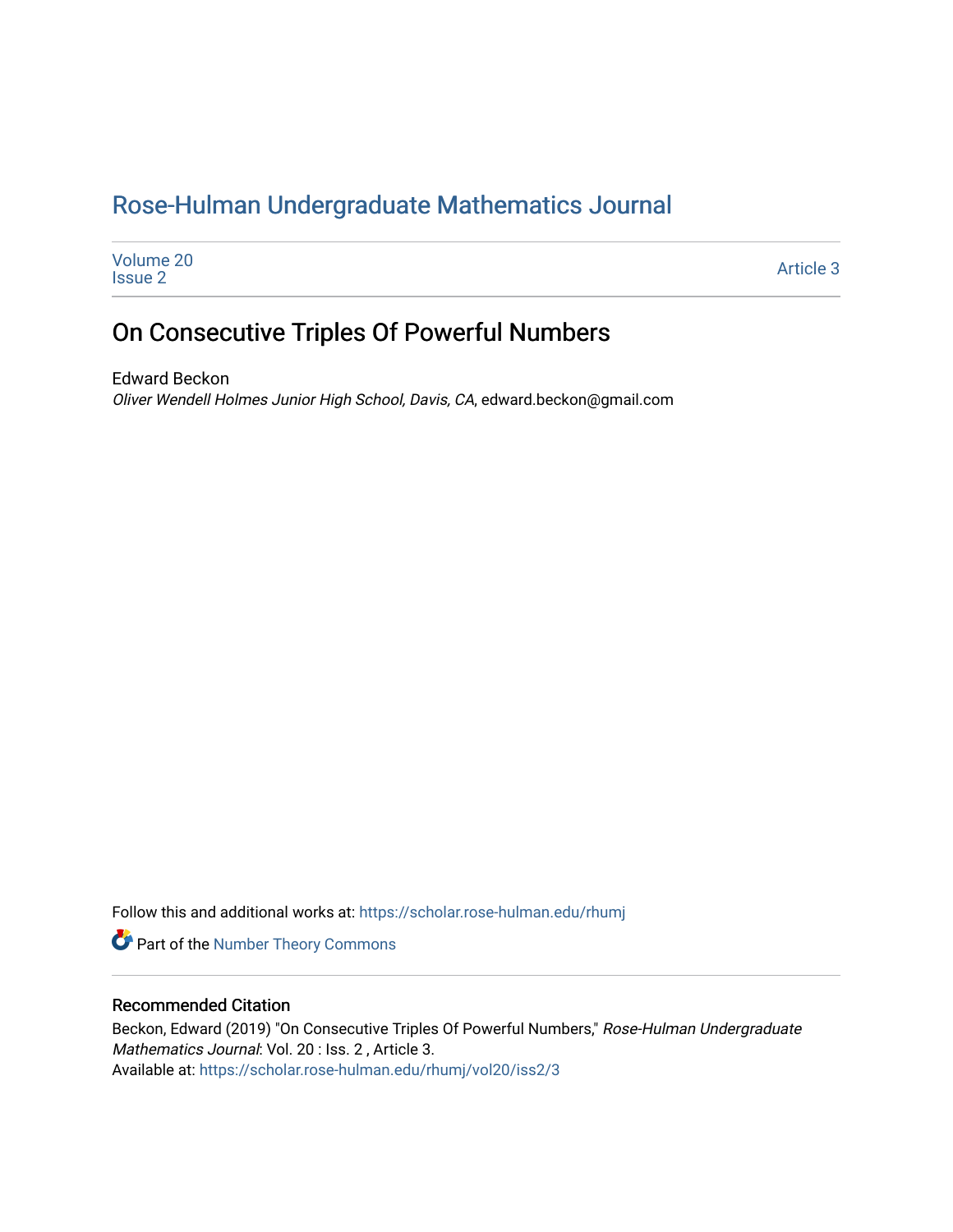VOLUME 20, ISSUE 2, 2019

# **On Consecutive Triples of Powerful Numbers**

By *Edward Beckon*

**Abstract.** A powerful number is a positive integer such that every prime that appears in its prime factorization appears there at least twice. Erdös, Mollin and Walsh conjectured that three consecutive powerful numbers do not exist. This paper shows that if they do exist, the smallest of the three numbers must have remainder 7, 27 or 35 when divided by 36.

A powerful number is a positive integer such that every prime that appears in its prime factorization appears there at least twice. Equivalently, it is a positive integer that can be expressed as the product of a perfect square and a perfect cube. Powerful numbers have been studied by Erdös and Szekeres [\[1\]](#page-3-0), Golomb [\[3\]](#page-3-1), and Mollin and Walsh [\[4\]](#page-3-2). It is an unsolved problem in mathematics whether three consecutive powerful numbers exist, although Erdös, Mollin and Walsh have conjectured that such numbers do not exist [\[2,](#page-3-3) [4\]](#page-3-2). This paper will show that if three consecutive powerful numbers do exist, the smallest number must be congruent to 7 mod 36, 27 mod 36 or 35 mod 36.

**Theorem 0.1.** *If three consecutive powerful numbers exist, they must be of the form*  $(36k + 7,36k + 8,36k + 9)$ ,  $(36k + 27,36k + 28,36k + 29)$  *or*  $(36k - 1,36k,36k + 1) = (36(k - 1,36k))$ 1)+35, 36*k*, 36*k* +1) *for some integer k.*

*Proof.* Three consecutive powerful numbers must be (*even*,*odd*,*even*) or (*odd*,*even*,*odd*). However, in the (*even*,*odd*,*even*) case, either the smallest number is congruent to 2 mod 4 or the smallest number is congruent to 0 mod 4, in which case the largest number is congruent to 2 mod 4. Whichever number is congruent to 2 mod 4 will be divisible by 2 but not by 4, so 2 will appear in the number's prime factorization only once. However, by the definition of a powerful number, every prime that appears in the prime factorization must appear there at least twice, so this number cannot be powerful, and we have a contradiction because all three numbers have to be powerful. Therefore, the (*even*,*odd*,*even*) case is impossible, so the powerful numbers must be (*odd*,*even*,*odd*). The middle number is even, so 2 must appear in that number's prime factorization at least twice by the definition of a powerful number. The middle number is therefore divisible by 4. Also, the three powerful numbers are consecutive, so one of

*Mathematics Subject Classification.* 05B30 *Keywords.* powerful number, combinatorics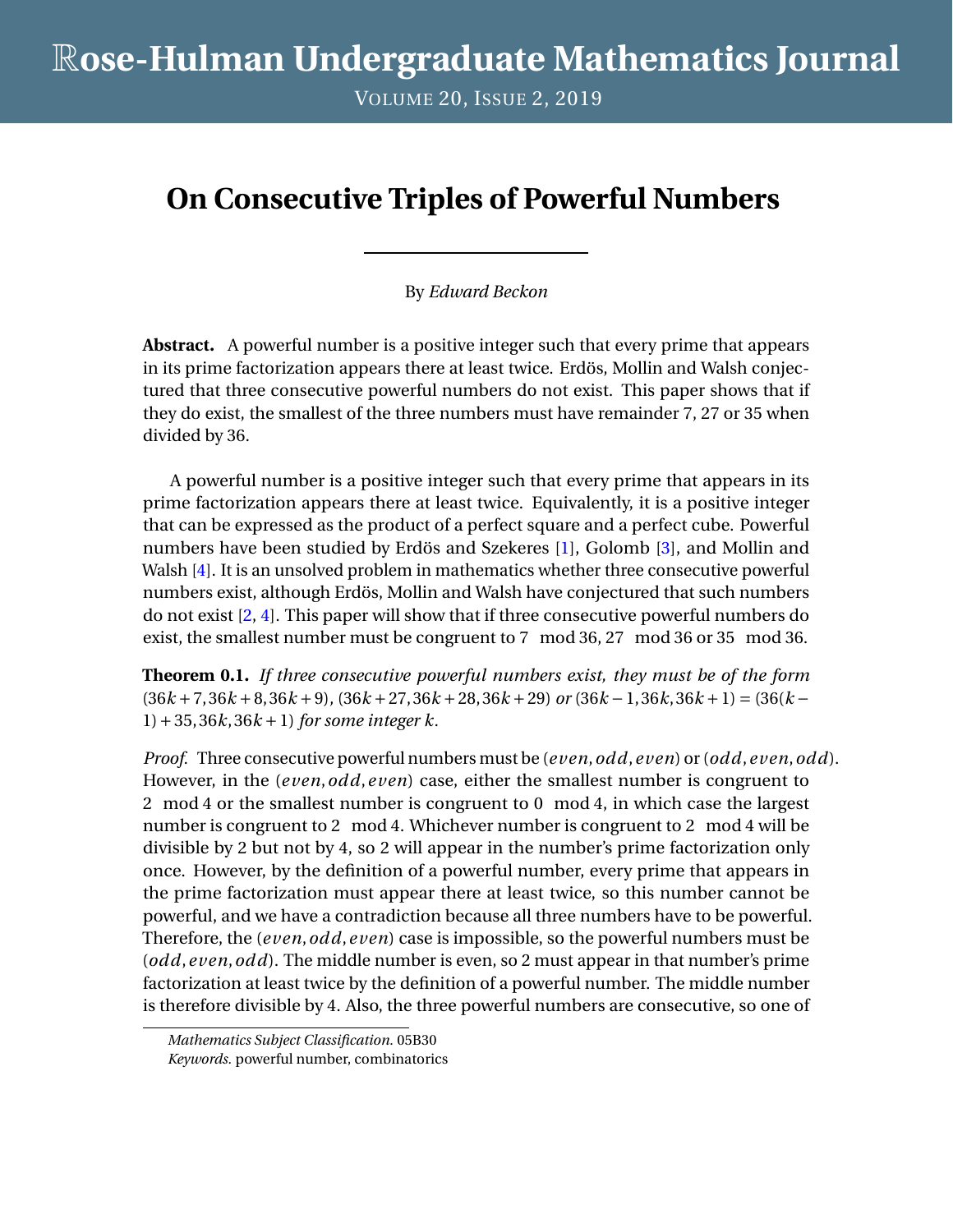them will be divisible by 3. By the definition of a powerful number, 3 must appear in that number's prime factorization at least twice, so the number is divisible by 9. Therefore, the middle number is divisible by 4 and one of the numbers is divisible by 9. There are now three cases depending on which number is divisible by 9.

#### **Case 1:**

The smallest number is divisible by 9.

We already know the middle number is divisible by 4. The smallest number will therefore be congruent to 3 mod 4. We will let the smallest number be  $x$ . Because  $x$  is divisible by 9, *x* can be written as 9*j*, when *j* is an integer. We have *x* mod  $4 = 3$ , so (9*j*) mod  $4 = 3$  (since  $x = 9j$ ). Thus,  $3 = (9j) \mod 4 = ((9 \mod 4)(j \mod 4)) \mod 4 = (j$ mod 4) mod  $4 = j \mod 4$ .

Therefore, *j* mod  $4 = 3$ , so *j* can be written as  $4k+3$ , when *k* is an integer. Therefore,  $x = 9j = 9(4k + 3) = 36k + 27$ , so the three consecutive powerful numbers are of the form  $(36k + 27, 36k + 28, 36k + 29).$ 

#### **Case 2:**

The middle number is divisible by 9.

We already know the middle number is divisible by 4. Because the middle number is also divisible by 9, the middle number is divisible by 36. Since the middle number is divisible by 36, it can be written as 36*k*, when *k* is an integer. Therefore, the three consecutive powerful numbers are of the form  $(36k - 1, 36k, 36k + 1) = (36(k - 1) + 35, 36k, 36k + 1)$ .

#### **Case 3:**

The largest number is divisible by 9.

We already know the middle number is divisible by 4, so the largest number is congruent to 1 mod 4. We will let the largest number be *x*. Because *x* is divisible by 9, *x* can be written as 9 *j*, when *j* is an integer. We have  $x \mod 4 = 1$ , so (9 *j*) mod  $4 = 1$  (since  $x = 9j$ . Thus,  $1 = (9j) \mod 4 = ((9 \mod 4)(j \mod 4)) \mod 4 = (j \mod 4) \mod 4 = j$ mod 4.

Therefore, *j* mod  $4 = 1$ , so *j* can be written as  $4k + 1$ , when *k* is an integer. Therefore,  $x = 9j = 9(4k + 1) = 36k + 9$ , so the three consecutive powerful numbers are of the form  $(36k + 7, 36k + 8, 36k + 9).$ 

Summarizing, we have shown that if three consecutive powerful numbers exist, they must be of the form  $(36k + 7,36k + 8,36k + 9)$ ,  $(36k + 27,36k + 28,36k + 29)$  or  $(36k 1, 36k, 36k + 1$  =  $(36(k-1) + 35, 36k, 36k + 1)$ , when *k* is an integer.  $\Box$